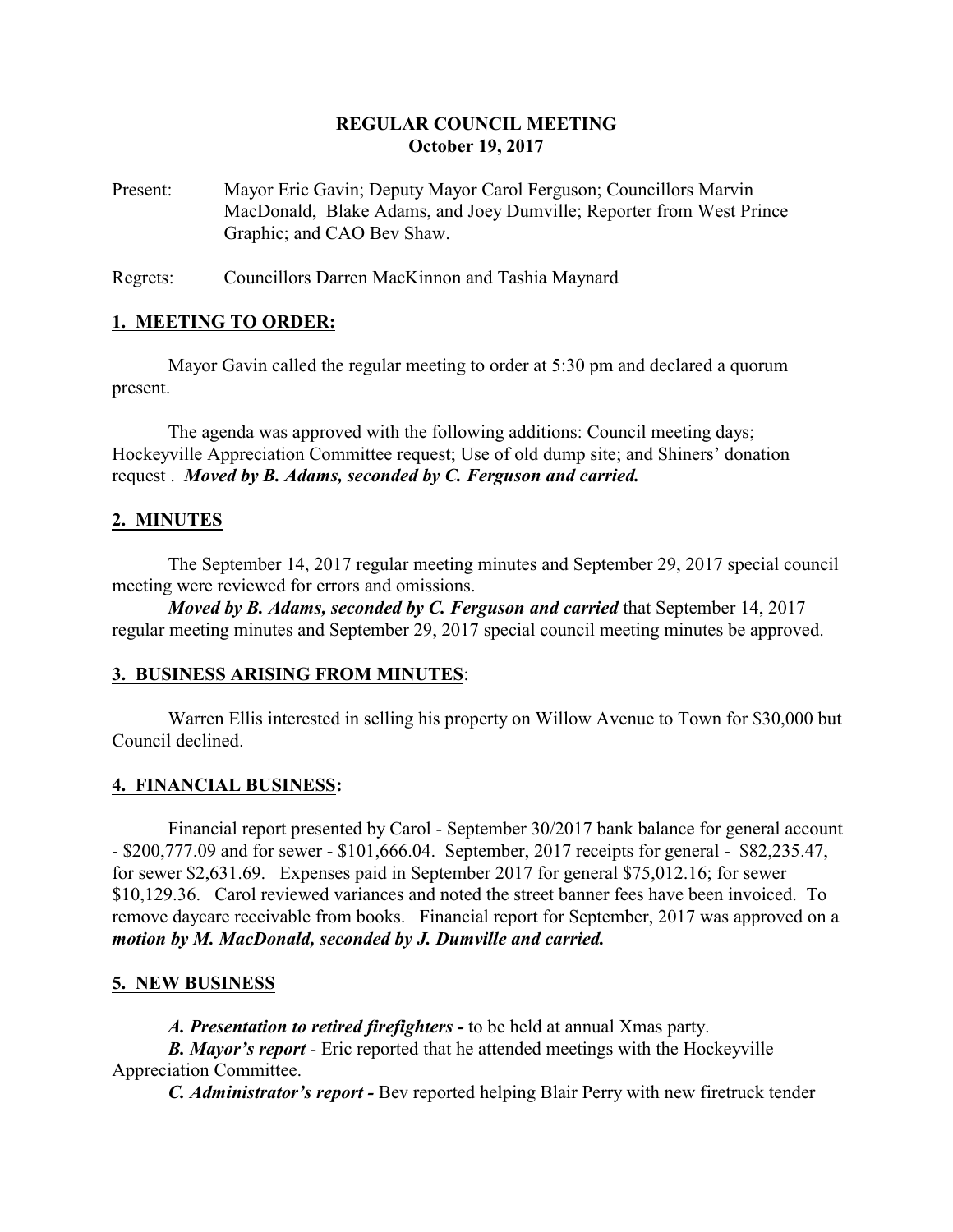posted on Provincial procurement website. Public opening of tenders will be October 31, 2017 at 3 pm in Town Office. Claims have been submitted for Rural Jobs Initiative, provincial and federal students and EDA projects. Survey on CN property completed and registered with the Province. Also submitted application to Province for release of first option to purchase the CN land. Met with Mr. & Mrs. Barkley regarding development of their property on Barclay Road and advised that a new permit will be granted in spring of 2018. Advised Council of upcoming workshops and seminars on new Municipal Act that will affect O'Leary. Issued rebates to property owners affected by most recent annexation. Ongoing matters include CWWF lagoon project, Harper easement, O'Halloran suit and Hockeyville items. Business/Development Permits - Development permit issued to Charles Adams for change of use (single family dwelling to duplex) to 563 Main ST. at a value of \$24,000. Overtime for Bev currently at 12 hours, 5 weeks of holidays used and 1 week left; Dale's overtime at 14.5 hours and is currently using his 4 weeks of holidays.

### *D. Reports from Departments*

*Development -* Blake mentioned the CN sale status and that full tenancy at new strip mall is optimistic. New quotes on building to be obtained as price for building material may have changed. Final drawings for Pate Subdivision haven't been completed due to water management issues. Blake to check on having strip mall property surveyed.

*Recreation -* Joey reported meeting with Jeff today and that prospects of hosting another Nationals in 2019 is good. Joey reviewed highlights of recreation report that was circulated to Council. Attendance at Terry Fox Run wasn't great, Provincial 55+ Games went very well and currently working on O'Leary Hockey Classic.

*Fire Department -* Marvin reviewed report from Chief Ron Phillips. Department members responded to 6 calls in September - 2 vehicle collisions, 2 medical calls, a grass fire and a commercial alarm. FD members Tom Smallman and Frank Sweet were chosen by our Hockeyville Committee to stand as part of the honor guard at the NHL game in Summerside.

*Police* - No member present this evening. Marvin reviewed the September report saying 129 patrol hours spent in town and members responded to 19 calls for service. Provincial statutes for the month included: 1 Using Hand Hold Device violation and 1 moving traffic violations.

**Sanitation -** Eric reported on the lagoon project saying the fencing, manholes, piping, and aerator are complete. The UV system nearly operational. To check into removing the aerator for winter months. As it doesn't appear that access to Harper land will be obtained before freeze up, it was *moved by C. Ferguson, seconded by M. MacDonald and carried* that Harper section be left as is and instead a similar length of pipe on Pate Garden Drive be replaced from the Jubilee Home manhole westward.

*E. Dr. H. Dickieson farewell - Moved by M. MacDonald, seconded by J. Dumville and carried* that the Town donate \$200 to aid in refreshments and small gift for Dr. Dickieson's appreciation party.

*F. CrimeStoppers* - To invite representative to November 9<sup>th</sup> Council meeting at 5:30.

*G. CHANCES -* to be discussed during in camera session.

*H. CN land subdivision - moved by B. Adams, seconded by M. MacDonald and carried* subdivision application for CN property, PID # 909747 be approved.

*I. O'Leary Minor Hockey Assoc. -* As budget for donations is nearly depleted, council to review this request again at a later date.